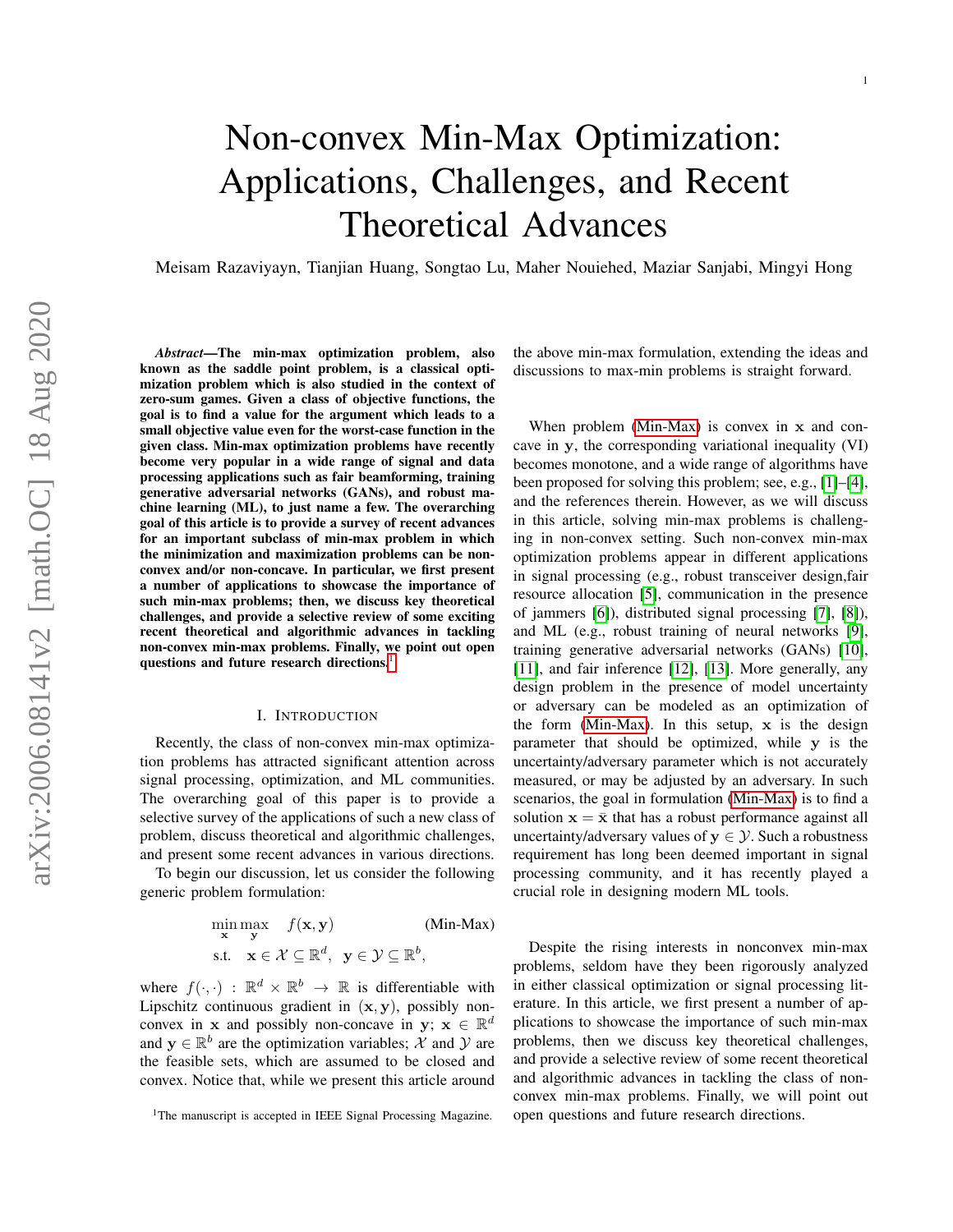# <span id="page-1-1"></span>II. APPLICATIONS OF NON-CONVEX MIN-MAX PROBLEMS

To appreciate the importance of problem [\(Min-Max\)](#page-0-1), let us first present a number of key applications of nonconvex min-max optimization problems.

*1) Generative adversarial networks (GANs):* GANs [\[10\]](#page-10-6) have recently gained tremendous popularity due to their unique ability to learn complex distributions and generate realistic samples, e.g., high resolution fake images. In the absence of labels, GANs aim at finding a mapping from a known distribution, e.g. Gaussian, to an unknown data distribution, which is only represented by empirical samples [\[10\]](#page-10-6).

GANs consist of two neural networks: the generator and the discriminator. The goal of the generator is to generate *fake* samples which look like *real* samples in the distribution of interest. This process is done by taking i.i.d. samples from a known distribution such as Gaussian and transform it to samples similar to real ones via trained neural network. On the other hand, the discriminator's objective is to correctly classify the fake samples generated by the generator and the real samples drawn from the distribution of interest. The two-player game between the generator and the discriminator can be modeled as a min-max optimization problem [\[10\]](#page-10-6):

$$
\min_{\mathbf{w}_g} \max_{\mathbf{w}_d} V(\mathbf{w}_g, \mathbf{w}_d), \tag{1}
$$

where  $w_g$  is the generator's parameter;  $w_d$  is the discriminator's parameter; and  $V(\cdot, \cdot)$  shows the cost function of the generator (which is equal to the negative of the discriminator's cost function). This minmax objective can be also justified as minimizing some distance between the distribution of real samples and the distribution of generated samples. In this interpretation, the distance between the two distributions is computed by solving a maximization (dual) problem; and the goal is to minimize the distance between the distribution of generated samples and the distribution of real samples. Various distance measures have been used for training GANs such as Jensen-Shannon divergence [\[10\]](#page-10-6), f-divergence, and Wasserstein distance [\[11\]](#page-10-7). All these distances lead to non-convex non-concave min-max formulations for training GANs.

*2) Fair ML:* The past few years have witnessed several reported instances of ML algorithms suffering from systematic discrimination against individuals of certain protected groups; see, e.g., [\[13\]](#page-10-9)–[\[15\]](#page-10-10), and the references therein. Such instances stimulate strong interest in the field of fairness in ML which in addition to the typical goal of having an accurate learning model, brings fairness to the learning task. Imposing fairness on ML models can be done through three main approaches:

preprocessing approaches, in-processing approaches, and postprocessing approaches.

To understand these three approaches, consider a ML task over a given random variables  $X \in \mathbb{R}^d$  representing the non-sensitive data attributes and  $\mathbf{S} \in \mathbb{R}^k$  representing the sensitive attributes (such as age, gender, ethnicity, etc.). Pre-processing approaches tend to hinder discrimination by masking the training data before passing it to the decision making process. Among these methods, recent works [\[14\]](#page-10-11), [\[15\]](#page-10-10) have used an adversarial approach which seeks to learn a data representation  $\mathbf{Z} = \zeta(\mathbf{X}, \mathbf{S})$  capable of minimizing the loss over the classifier  $q(\mathbf{Z})$ , and protecting the sensitive attributes S from an adversary  $h(\mathbf{Z})$  that tries to reconstruct S from Z. This requires solving the following min-max optimization problem:

$$
\min_{\zeta,g}\max_h\mathbb{E}_{\mathbf{X},\mathbf{S}}\{\mathcal{L}(\zeta,g,h)\}.
$$

Realizing the functions as neural networks, this formulation leads to non-convex min-max optimization problem.

Contrary to pre-processing methods, in-processing approaches impose fairness during training procedure. For example, they impose fairness by adding a regularization term that penalizes statistical dependence between the learning model output and the sensitive attributes S. Let  $g_{\theta}(\mathbf{X}, \mathbf{S})$  be a certain output of the learning model. One can balance the learning accuracy and fairness by solving the following optimization problem:

<span id="page-1-0"></span>
$$
\min_{\boldsymbol{\theta}} \ \mathbb{E} \left\{ L(\boldsymbol{\theta}, \mathbf{X}) \right\} + \lambda \ \rho \left( g_{\boldsymbol{\theta}}(\mathbf{X}, \mathbf{S}), \mathbf{S} \right), \qquad (2)
$$

where  $\rho(\cdot, \cdot)$  is a statistical independence measure and  $L(\cdot, \cdot)$  denotes the training loss function. For example, in the classification task in which  $X$  contains both the input feature and the target variable, the function  $L(\cdot, \cdot)$ measures the classification error of the trained classifier. Here, the parameter  $\lambda$  is a positive scalar balancing fairness and accuracy of the output model. When  $\lambda \to \infty$ , this optimization problem focuses more on making  $g_{\theta}(\mathbf{X}, \mathbf{S})$  and  $\mathbf{S}$  independent, resulting in a fair inference. However, when  $\lambda = 0$ , no fairness is imposed and the focus is to maximize the accuracy of the model output.

Various statistical dependence measures have been proposed for use in this formulation. For example, [\[13\]](#page-10-9) proposed using Rényi correlation to impose fairness. The Rényi correlation between two random variables  $A$ and **B** is defined as  $\rho(\mathbf{A}, \mathbf{B}) \triangleq \sup_{k \in \mathcal{P}} \rho_p(k(\mathbf{A}), \ell(\mathbf{B}))$ where  $\rho_p$  is the Pearson correlation coefficient and the supremum is over the set of measurable functions  $k(\cdot)$ and  $\ell(\cdot)$ . Plugging the definition of Rényi correlation in [\(2\)](#page-1-0) leads to a natural min-max formulation, which is the focus of this article.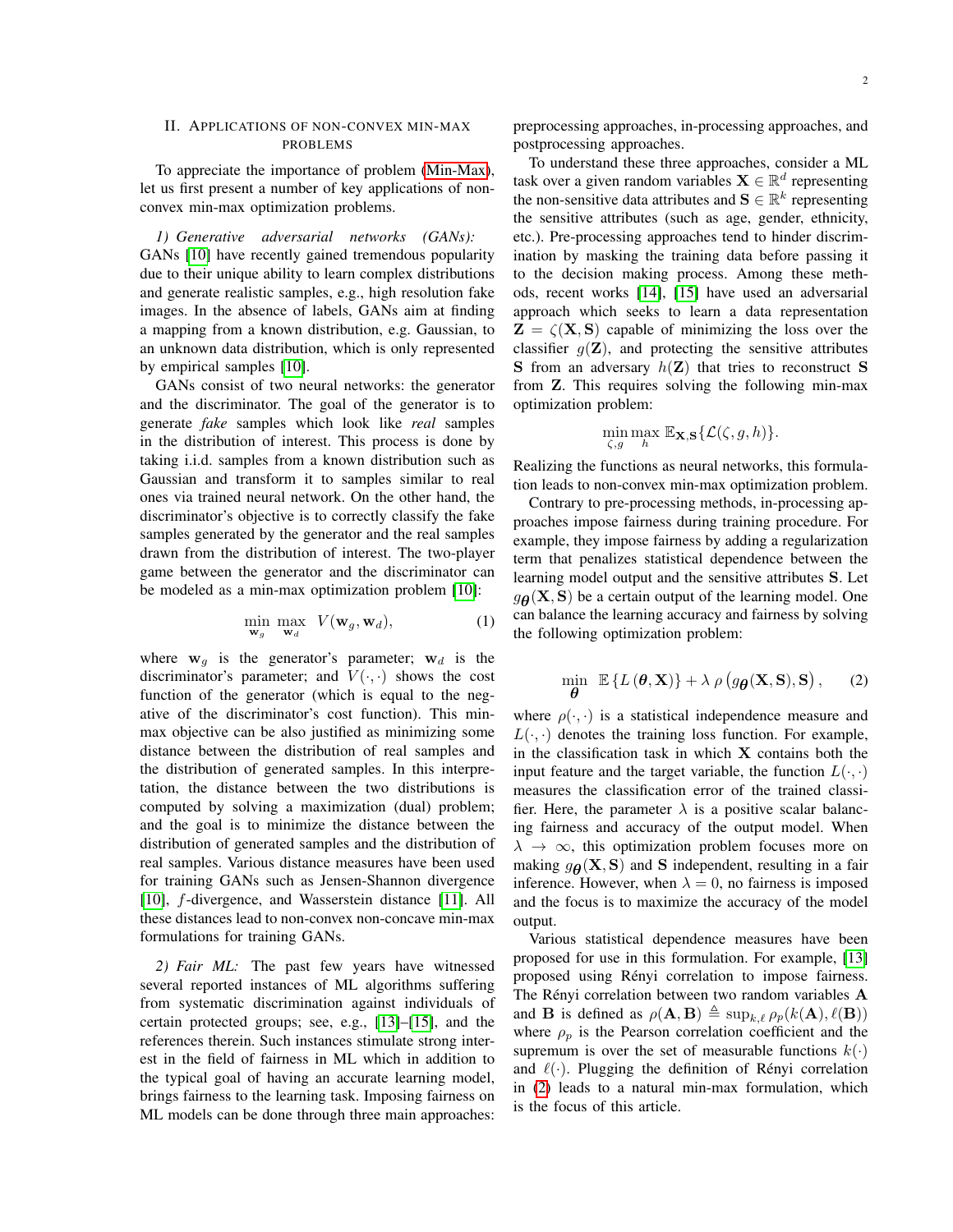*3) Adversarial ML:* The formulation [\(Min-Max\)](#page-0-1) is also instrumental to model the dynamic process of *adversarial learning*, where the model training process involves some kind of "adversary". Depending on whether the goal is to break the ML model or to make it more robust, one can formulate different min-max optimization problems, as we briefly discuss in the following sections.

Adversarial attacks. First, let us take the viewpoint of the adversary, who would like to break a ML model so that it is more likely to produce wrong predictions. In this scenario, the adversary tries to increase the error of a well-trained ML model; therefore its behavior is modeled as the *outer* optimization problem, aiming to reduce the performance of the trained model. On the other hand, the training process is modeled as the *inner* optimization problem aiming to minimize the training error.

To be more specific, take the poisoning attack [\[16\]](#page-10-12) as an example. Let  $\mathcal{D} := {\mathbf{u}_i, t_i}_{i=1}^N$  denote the training dataset, where  $\mathbf{u}_i$  and  $t_i$  represent the features and target labels of sample i respectively. Each data sample  $\mathbf{u}_i$  can be corrupted by a perturbation vector  $\delta_i$  to generate a "poisoned" sample  $\mathbf{u}_i + \boldsymbol{\delta}_i$ . Let  $\boldsymbol{\delta} := (\boldsymbol{\delta}_1, \dots, \boldsymbol{\delta}_N)$  be the collection of all poisoning attacks. Then, the poisoning attack problem is formulated as

$$
\max_{\boldsymbol{\delta}: \ \|\boldsymbol{\delta}_i\| \leq \varepsilon} \min_{\mathbf{w}} \ \sum_{i=1}^N \ell(p(\mathbf{u}_i + \boldsymbol{\delta}_i; \mathbf{w}), t_i)
$$
 (3)

where w is the weight of the neural network;  $p(\cdot)$  is the predicted output of the neural network; and  $\ell(\cdot)$  is the loss function. The constraint  $\|\boldsymbol{\delta}_i\| \leq \varepsilon$  indicates that the poisoned samples should not be too different from the original ones, so that the attack is not easily detectable. Note that the "max-min" problem [\(3\)](#page-2-0) can be written equivalently in the form of [\(Min-Max\)](#page-0-1) by adding a minus sign to the objective.

Defense against adversarial attacks. It has been widely observed that ML models, especially neural networks, are highly vulnerable to adversarial attacks, including the poisoning attack discussed in the previous subseciton, or other popular attackes such as Fast Gradient Sign Method (FGSM) attack [\[17\]](#page-10-13) and Projected Gradient Descent (PGD) attack [\[18\]](#page-10-14). These adversarial attacks show that a small perturbation in the data input can significantly change the output of a neural network and deceive different neural network architectures in a wide range of applications. To make ML models robust against adversarial attacks, one popular approach is to solve the following robust training problem [\[9\]](#page-10-5) (using similar notations as in  $(3)$ :

$$
\min_{\mathbf{w}} \sum_{i=1}^N \max_{\boldsymbol{\delta}: \|\boldsymbol{\delta}_i\| \leq \varepsilon} \ell(p(\mathbf{u}_i + \boldsymbol{\delta}_i; \mathbf{w}), t_i).
$$

Note that compared with [\(3\)](#page-2-0), the roles of minimization and maximization have been switched. Clearly, this optimization problem is of the form [\(Min-Max\)](#page-0-1).

*4) Distributed processing:* Some constrained nonconvex optimization problems could also be formulated as a min-max saddle point problem by leveraging the primal dual approach or the method of Lagrange multipliers. An example of that appears in distributed data processing over networks. Consider a network of N nodes in a graph  $\mathcal{G} = \{V, \mathcal{E}\}\$  with  $|V| = N$  vertices. The nodes can communicate with their neighbors, and their goal is to jointly solve the optimization problem:

$$
\min_{z} \quad \sum_{i=1}^{N} g_i(z),
$$

where each  $q_i(\cdot)$  is a smooth function only known by node i. Further, for simplicity of presentation, assume that  $z \in \mathbb{R}$ .

Such a distributed optimization setting has been widely studied in the optimization and signal processing communities over the past few decades. Let  $x_i$  be node  $i$ 's local copy of  $z$ . A standard first step in distributed optimization is to rewrite the above problem as:

<span id="page-2-1"></span>
$$
\min_{x \in \mathbb{R}^N} g(\mathbf{x}) := \sum_{i=1}^N g_i(x_i) \quad \text{s.t.} \quad \mathbf{A}\mathbf{x} = 0,\quad (4)
$$

<span id="page-2-0"></span>where  $\mathbf{A} \in \mathbb{R}^{|\mathcal{E}| \times N}$  is the incidence matrix for graph G and  $\mathbf{x} = (x_1, \dots, x_N)$  is the concatenation of all copies of the decision variable. The linear constraint in [\(4\)](#page-2-1) enforces  $x_i = x_j$ , if  $i, j$  are neighbors. Problem (4) can be rewritten  $as<sup>2</sup>$  $as<sup>2</sup>$  $as<sup>2</sup>$ 

<span id="page-2-3"></span>
$$
\max_{y \in \mathbb{R}^{|E|}} \min_{x \in \mathbb{R}^N} \sum_{i=1}^N g_i(x_i) + \mathbf{y}^T \mathbf{A} \mathbf{x}
$$
 (5)

where y is the Lagrangian multiplier. Clearly, [\(5\)](#page-2-3) is in the form of [\(Min-Max\)](#page-0-1), where the coupling between x and y is *linear*. A number of algorithms have been developed for it; see a recent survey [\[20\]](#page-10-15).

*5) Max-Min fair transceiver design:* Consider the problem of resource allocation in a wireless communication system, where  $N$  transmitter-receiver pairs are communicating. The goal is to maximize the minimum rate among all users. To be specific, consider a setting with K parallel channels. User i transmits with power  $\mathbf{p}_i :=$  $[p_i^1; \dots, p_i^K]$ , and its rate is given by:  $r_i(\mathbf{p}_1, \dots, \mathbf{p}_N)$  =  $\sum_{k=1}^K \log \left( 1 + \frac{a_{ii}^k p_i^k}{2 + \sum_{i=1}^N} \right)$  $\sigma_i^2 + \sum_{j=1,j\neq i}^N a_{ji}^k p_j^k$ (assuming Gaus-

sian signaling), which is a non-convex function in p. Here  $a_{ji}^k$  denotes the channel gain between transmitter j

<span id="page-2-2"></span> $2$ It can be shown that finding a stationary solution of [\(5\)](#page-2-3) is equivalent to finding a stationary solution for [\(4\)](#page-2-1); see [\[19\]](#page-10-16).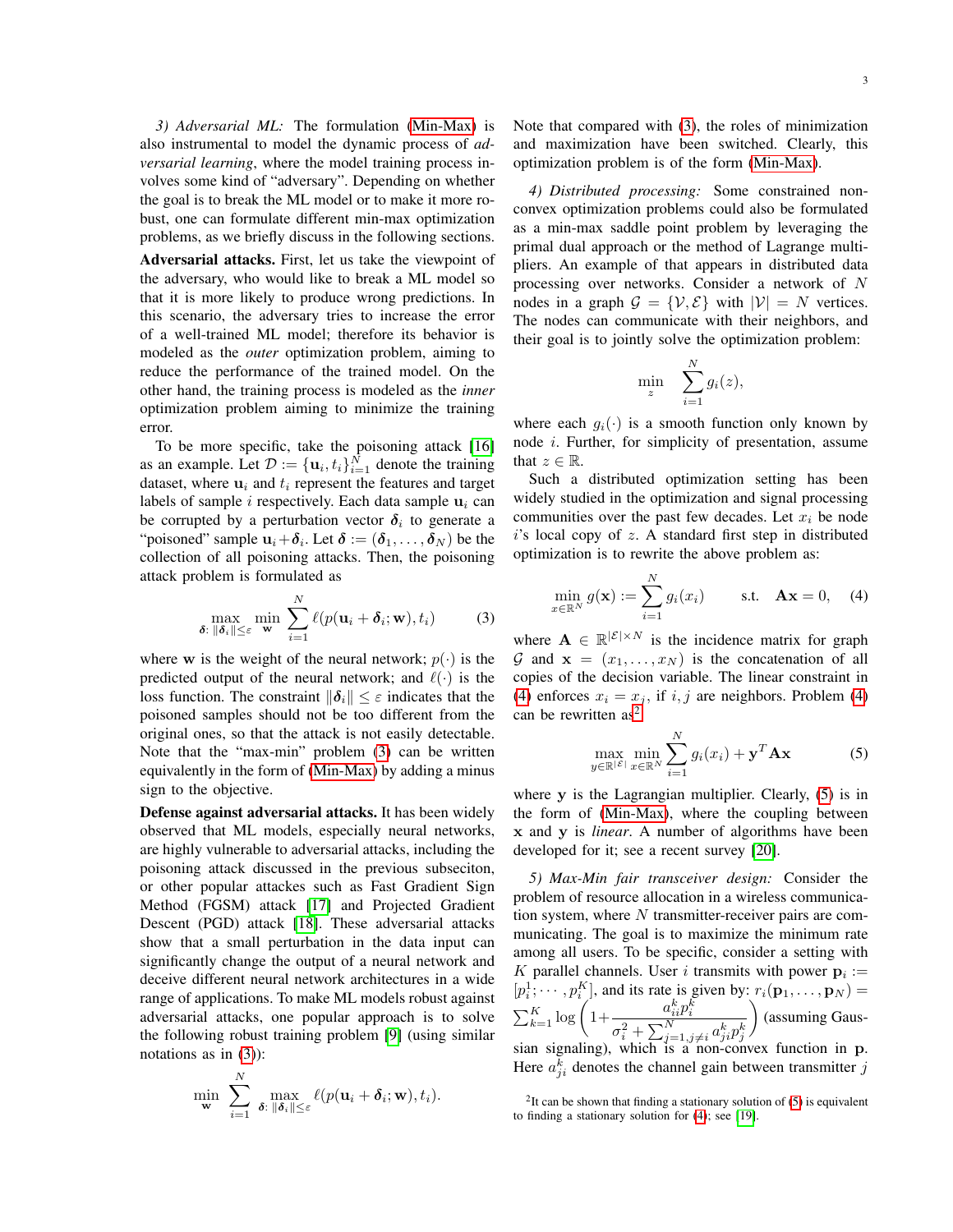and receiver i on the k-th channel, and  $\sigma_i^2$  is the noise power of user *i*. Let  $\mathbf{p} := [\mathbf{p}_1; \cdots; \mathbf{p}_N]$ , then the maxmin fair power control problem is given by [\[5\]](#page-10-1)

<span id="page-3-1"></span>
$$
\max_{\mathbf{p}\in\mathcal{P}}\ \min_{i}\left\{r_{i}(\mathbf{p})\right\}_{i=1}^{N},\tag{6}
$$

where  $P$  denotes the set of feasible power allocations. While the inside minimization is over a discrete variable i, we can reformulate it as a minimization over continuous variables using transformation:

<span id="page-3-0"></span>
$$
\max_{\mathbf{p}\in\mathcal{P}}\min_{\mathbf{y}\in\Delta}\quad\sum_{i=1}^N r_i(\mathbf{p}_1,\cdots,\mathbf{p}_N)\times y_i,\qquad(7)
$$

where  $\Delta \triangleq {\mathbf{y} \,|\, \mathbf{y} \geq \mathbf{0};\, \sum_{i=1}^{N} y_i = 1}$  is the probability simplex. Notice that the inside minimization problem is linear in y. Hence, there always *exists* a solution at one of the extreme points of the simplex  $\Delta$ . Thus, the formulation [\(7\)](#page-3-0) is equivalent to the formulation [\(6\)](#page-3-1). By multiplying the objective by the negative sign, we can transform the above "max-min" formulation to "minmax" form consistent with [\(Min-Max\)](#page-0-1), i.e.,

<span id="page-3-3"></span>
$$
\min_{\mathbf{p}\in\mathcal{P}}\max_{\mathbf{y}\in\Delta}\quad\sum_{i=1}^N-r_i(\mathbf{p}_1,\cdots,\mathbf{p}_N)\times y_i
$$

*6) Communication in the presence of jammers:* Consider a variation of the above problem, where M jammers participate in an  $N$ -user  $K$ -channel interference channel transmission. The jammers' objective is to reduce the sum rate of the system by transmitting noises, while the goal for the regular users is to transmit as much information as possible. We use  $p_i^k$  (resp.  $q_j^k$ ) to denote the  $i$ -th regular user's (resp.  $j$ -th jammer's) power on the  $k$ -th channel. The corresponding sum-rate max-min problem can be formulated as:

$$
\max_{\mathbf{p}} \min_{\mathbf{q}} \sum_{k,i,j} \log \left( 1 + \frac{a_{ii}^k p_i^k}{\sigma_i^2 + \sum_{\ell=1,j\neq i}^N a_{\ell i}^k p_\ell^k + b_{ji}^k q_j^k} \right)
$$
  
s.t.  $\mathbf{p} \in \mathcal{P}$ ,  $\mathbf{q} \in \mathcal{Q}$ , (8)

where  $a_{\ell i}^k$  and  $b_{ji}^k$  represent the k-th channels between the regular user pairs  $(\ell, i)$  and regular and jammer pair  $(i, j)$ , respectively. Here  $P$  and  $Q$  denote the set of feasible power allocation constraints for the users and the jammers. Many other related formulations have been considered, mostly from the game theory perspective [\[6\]](#page-10-2). Similar to the previous example, by multiplying the objective by a negative sign, we obtain an optimization problem of the form [\(Min-Max\)](#page-0-1).

#### III. CHALLENGES

<span id="page-3-4"></span>Solving min-max problems even up to simple notions of stationarity could be extremely challenging in the non-convex setting. This is not only because of the non-convexity of the objective (which prevents us from finding global optima), but also is due to aiming for finding a min-max solution. To see the challenges of solving non-convex min-max problems, let us compare and contrast the optimization problem [\(Min-Max\)](#page-0-1) with the regular smooth non-convex optimization problem:

<span id="page-3-2"></span>
$$
\min_{\mathbf{z}\in\mathcal{Z}}\quad h(\mathbf{z}).\tag{9}
$$

where the gradient of function  $h$  is Lipschitz continuous.

While solving general non-convex optimization problem [\(9\)](#page-3-2) to global optimality is hard, one can apply simple iterative algorithms such as projected gradient descent (PGD) to [\(9\)](#page-3-2) by running the iterates

$$
\mathbf{z}^{r+1} = \mathcal{P}_{\mathcal{Z}}(\mathbf{z}^r - \alpha \nabla h(\mathbf{z}^r)),
$$

where r is the iteration count;  $P_z$  is projection to the set  $\mathcal{Z}$ ; and  $\alpha$  is the step-size. Algorithms like PGD enjoy two properties:

- i) The quality of the iterates improve over time, i.e.,  $h(\mathbf{z}^{r+1}) \leq h(\mathbf{z}^r)$ , where r is the iteration number.
- ii) These algorithms are guaranteed to converge to (first-order) stationary points with global iteration complexity guarantees [\[21\]](#page-10-17) under a mild set of assumptions.

The above two properties give enough confidence to researchers to apply projected gradient descent to many non-convex problems of the form [\(9\)](#page-3-2) and expect to find "reasonably good" solutions in practice. In contrast, *there is no widely accepted optimization tool* for solving general non-convex min-max problem [\(Min-Max\)](#page-0-1). A simple extension of the PGD to the min-max setting is the gradient-descent ascent algorithm (GDA). This popular algorithm simply alternates between a gradient descent step on x and a gradient ascent step on y through the update rules

$$
\mathbf{x}^{r+1} = \mathcal{P}_{\mathcal{X}}(\mathbf{x}^r - \alpha \nabla_x f(\mathbf{x}^r, \mathbf{y}^r)),
$$
  

$$
\mathbf{y}^{r+1} = \mathcal{P}_{\mathcal{Y}}(\mathbf{y}^r + \alpha \nabla_y f(\mathbf{x}^r, \mathbf{y}^r)),
$$

,

where  $\mathcal{P}_{\mathcal{X}}$  and  $\mathcal{P}_{\mathcal{Y}}$  are the projections to the sets  $\mathcal{X}$ and  $\mathcal{Y}$ , respectively. The update rule of  $x$  and  $y$  can be done alternatively as well [i.e.,  $y^{r+1} = \mathcal{P}_{\mathcal{Y}}(y^r +$  $\alpha \nabla_y f(\mathbf{x}^{r+1}, \mathbf{y}^r))$ ]. Despite popularity of this algorithm, it fails in many practical instances. Moreover, it is not hard to construct very simple examples for which this algorithm fails to converge to any meaningful point; see Fig. [1](#page-4-0) for an illustration.

# <span id="page-3-5"></span>IV. RECENT DEVELOPMENTS FOR SOLVING NON-CONVEX MIN-MAX PROBLEMS

To understand some of the recently developed algorithms for solving non-convex min-max problems, we first need to review and discuss stationarity and optimality conditions for such problems. Then, we highlight some of the ideas leading to algorithmic developments.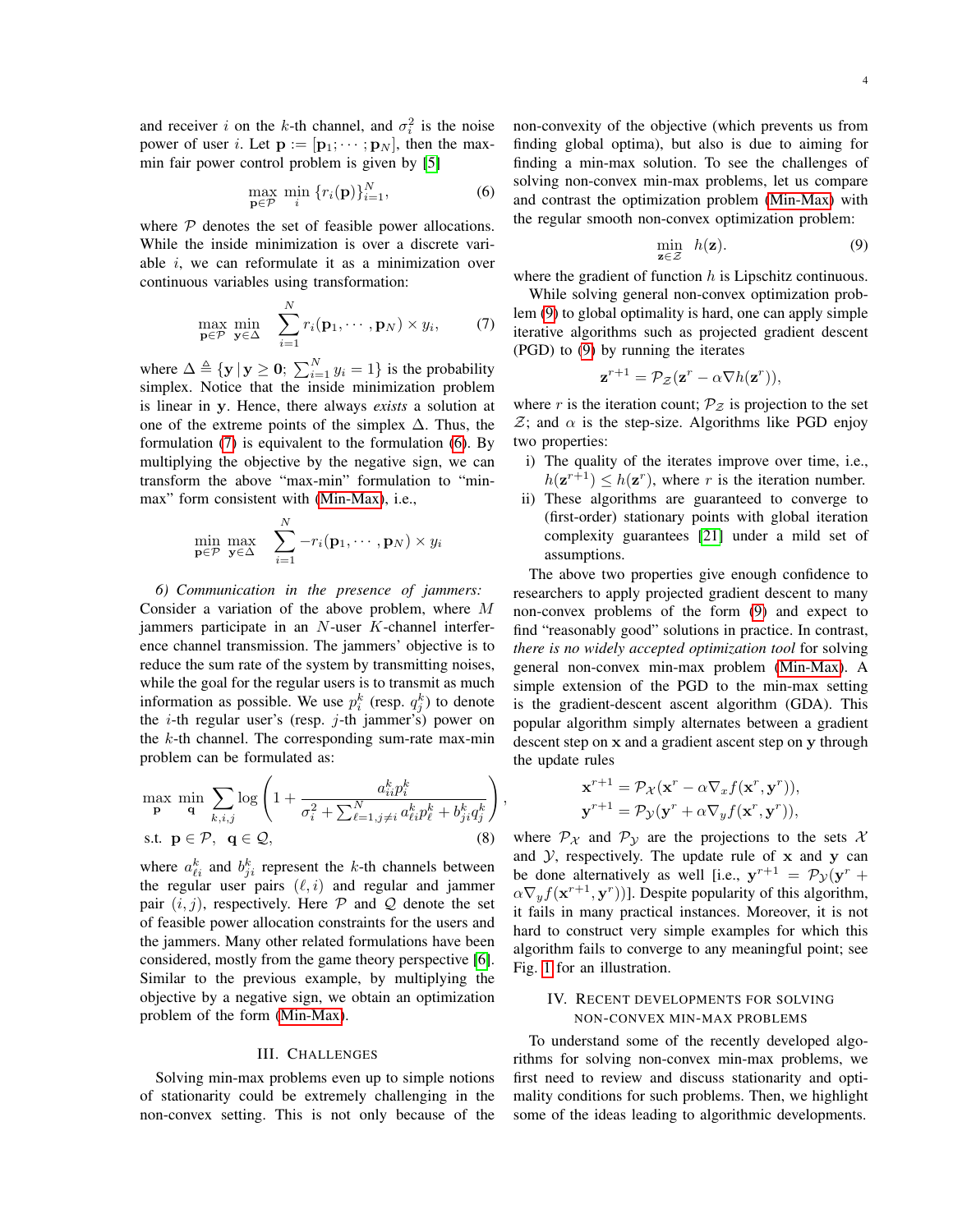<span id="page-4-0"></span>

Fig. 1: GDA trajectory for the function  $f(x, y) = xy$ . The iterates of GDA diverge even in this simple scenario. The GDA algorithm starts from the red point and moves away from the origin (which is the optimal solution).

#### *A. Optimality Conditions*

Due to the non-convex nature of problem [\(Min-Max\)](#page-0-1), finding the global solution is NP-hard in general [\[22\]](#page-10-18). Hence, the developed algorithms in the literature aimed at finding *"stationary solutions"* to this optimization problem. One approach for defining such stationarity concepts is to look at problem [\(Min-Max\)](#page-0-1) as a game. In particular, one may ignore the order of minimization and maximization in problem [\(Min-Max\)](#page-0-1) and view it as a zero-sum game between two players. In this game, one player is interested in solving the problem:  $\min_{\mathbf{x} \in \mathcal{X}} f(\mathbf{x}, \mathbf{y})$ , while the other player is interested in solving: max $y \in y$   $f(x, y)$ . Since the objective functions of both players are non-convex in general, finding a global Nash Equilibrium is not computationally tractable [\[22\]](#page-10-18). Hence, we may settle for finding a point satisfying first-order optimality conditions for each player's objective function, i.e., finding a point  $(\bar{x}, \bar{y})$ satisfying

<span id="page-4-2"></span>
$$
\langle \nabla_{\mathbf{x}} f(\bar{\mathbf{x}}, \bar{\mathbf{y}}), \mathbf{x} - \bar{\mathbf{x}} \rangle \ge 0, \ \forall \mathbf{x} \in \mathcal{X}
$$
  
and  

$$
\langle \nabla_{\mathbf{y}} f(\bar{\mathbf{x}}, \bar{\mathbf{y}}), \mathbf{y} - \bar{\mathbf{y}} \rangle \le 0, \ \forall \mathbf{y} \in \mathcal{Y}.
$$
  
(Game-Stationary)

This condition, which is also referred to as "quasi-Nash Equilibrium" condition in [\[23\]](#page-10-19) or "First-order Nash Equilibrium" condition in [\[24\]](#page-10-20), is in fact the solution of the VI corresponding to the min-max game. Moreover, one can use fixed point theorems and show existence of a point satisfying [\(Game-Stationary\)](#page-4-1) condition under a mild set of assumptions; see, e.g., [\[25,](#page-10-21) Proposition 2]. In addition to existence, it is always easy to *check* whether a given point satisfies the condition [\(Game-Stationary\)](#page-4-1). The ease of checkability and the game theoretic interpretation of the above [\(Game-Stationary\)](#page-4-1) condition have attracted many researchers to focus on developing algorithms for finding a point satisfying this notion; see, e.g., [\[23\]](#page-10-19)–[\[25\]](#page-10-21), and the references therein.

A potential drawback of the above stationarity notation is its ignorance to the order of the minimization and maximization players. Notice that the Sion's minmax theorem shows that when  $f(x, y)$  is convex in x and concave in y the minimization and maximization can interchange in [\(Min-Max\)](#page-0-1), under the mild additional assumption that either  $X$  or  $Y$  is compact. However, for the general non-convex problems, the minimization and maximization cannot interchange, i.e.,

$$
\min_{\mathbf{x} \in \mathcal{X}} \max_{\mathbf{y} \in \mathcal{Y}} f(\mathbf{x}, \mathbf{y}) \ \neq \ \max_{\mathbf{y} \in \mathcal{Y}} \min_{\mathbf{x} \in \mathcal{X}} f(\mathbf{x}, \mathbf{y}).
$$

Moreover, the two problems may have different solutions. Therefore, the [\(Game-Stationary\)](#page-4-1) notion might not be practical in applications in which the minimization and maximization order is important, such as defense against adversarial attacks to neural networks (as discussed in the previous section). To modify the definition and considering the minimization and maximization order, one can define the stationarity notion by rewriting the optimization problem [\(Min-Max\)](#page-0-1) as

$$
\min_{\mathbf{x} \in \mathcal{X}} g(\mathbf{x}) \tag{10}
$$

where  $g(\mathbf{x}) \triangleq \max_{\mathbf{y} \in \mathcal{Y}} f(\mathbf{x}, \mathbf{y})$  when  $\mathbf{x} \in \mathcal{X}$  and  $g(\mathbf{x}) =$  $+\infty$  when  $x \notin \mathcal{X}$ . Using this viewpoint, we can define a point  $\bar{x}$  as a stationary point of [\(Min-Max\)](#page-0-1) if  $\bar{x}$  is a first-order stationary point of the non-convex non-smooth optimization [\(10\)](#page-4-2). In other words,

<span id="page-4-5"></span><span id="page-4-3"></span>
$$
\mathbf{0} \in \partial g(\bar{\mathbf{x}}), \qquad \qquad \text{(Optimization-Stationary)}
$$

<span id="page-4-1"></span>where  $\partial q(\bar{\mathbf{x}})$  is Fréchet sub-differential of a function  $q(\cdot)$ at the point  $\bar{\mathbf{x}}$ , i.e.,  $\partial g(\bar{\mathbf{x}}) \triangleq {\mathbf{v} | \liminf_{\mathbf{x}' \mapsto \mathbf{x}} (g(\mathbf{x}')$  $g(\mathbf{x}) - \langle \mathbf{v}, \mathbf{x}' - \mathbf{x} \rangle)/(\|\mathbf{x}' - \mathbf{x}\|) \ge 0$ . It is again not hard to show existence of a point satisfying [\(Optimization-Stationary\)](#page-4-3) under a mild set of assumptions such as compactness of the feasible set and continuity of the function  $f(\cdot, \cdot)$ . This is because of the fact that any continuous function on a compact set attains its minimum. Thus, at least the global minimum of the optimization problem [\(10\)](#page-4-2) satisfies the optimality condition [\(Optimization-Stationary\)](#page-4-3). This is in contrast to the [\(Game-Stationary\)](#page-4-1) notion in which even the global minimum of [\(10\)](#page-4-2) may not satisfy [\(Game-Stationary\)](#page-4-1) condition. The following example, which is borrowed from [\[26\]](#page-10-22), illustrates this fact.

<span id="page-4-4"></span>*Example 1:* Consider the optimization problem [\(Min-Max\)](#page-0-1) where the function  $f(x, y) = 0.2xy - \cos(y)$ in the region  $[-1, 1] \times [-2\pi, 2\pi]$ . It is not hard to check that this min-max optimization problem has two global solutions  $(x^*, y^*) = (0, -\pi)$  and  $(0, \pi)$ . However,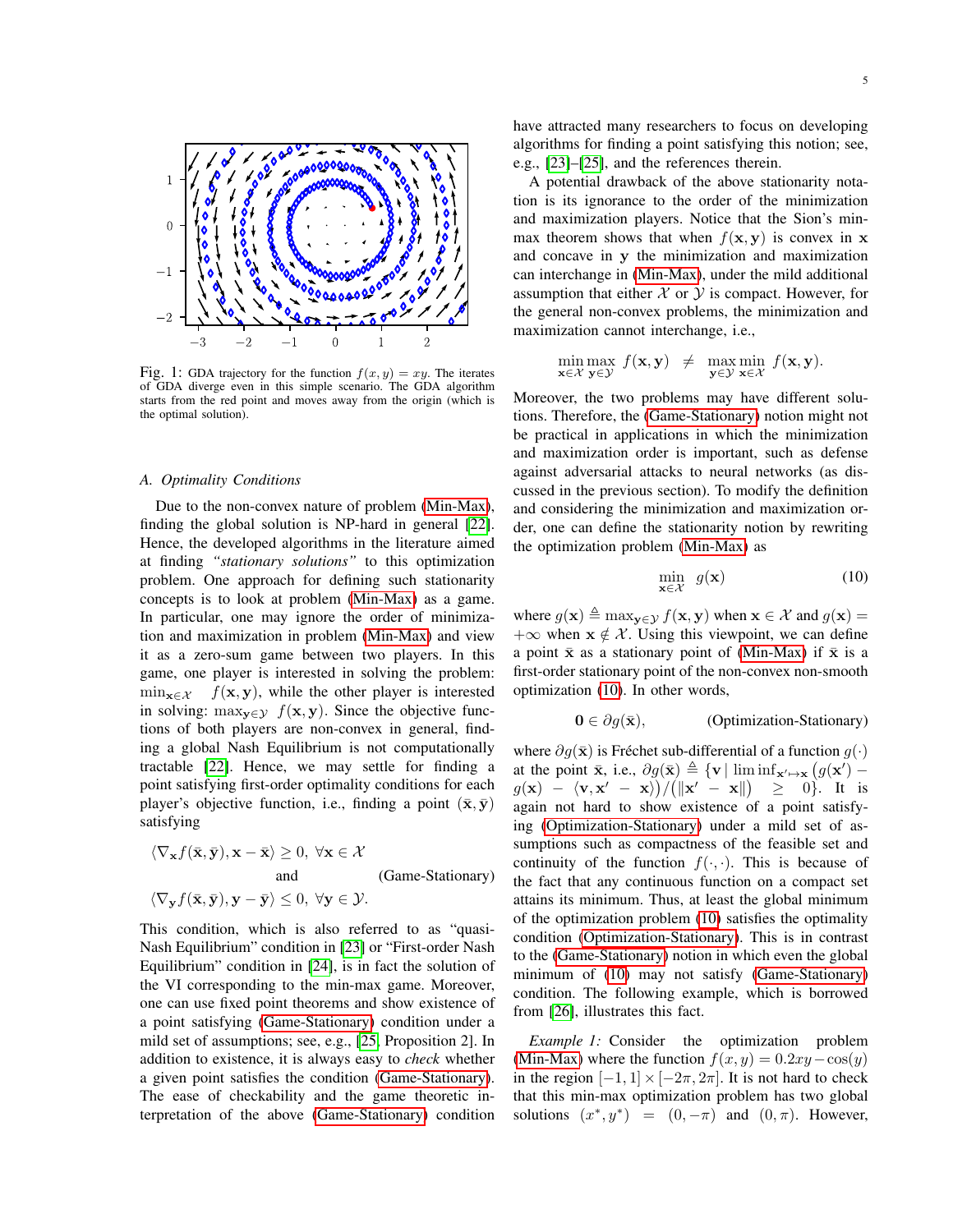neither of these two points satisfy the condition [\(Game-Stationary\)](#page-4-1).

One criticism of the [\(Optimization-Stationary\)](#page-4-3) notion is the high computational cost of its evaluation for general non-convex problems. More precisely, unlike the [\(Game-Stationary\)](#page-4-1) notion, check-ing [\(Optimization-Stationary\)](#page-4-3) for a given point  $\bar{x}$ could be computationally intractable for general nonconvex function  $f(x, y)$ . Finally, it is worth mentioning that, although the two stationary notions [\(Optimization-Stationary\)](#page-4-3) and [\(Game-Stationary\)](#page-4-1) lead to different definitions of stationarity (as illustrated in Example [1\)](#page-4-4), the two notions could coincide in special cases such as when the function  $f(\mathbf{x}, \mathbf{y})$  is concave in y and its gradient is Lipschitz continuous; see [\[27\]](#page-10-23) for more detailed discussion.

## <span id="page-5-4"></span>*B. Algorithms Based on Potential Reduction*

Constructing a potential and developing an algorithm to optimize the potential function is a popular way to solve different types of games. A natural potential to minimize is the function  $g(x)$ , defined in the previous section. In order to solve [\(10\)](#page-4-2) using standard first-order algorithms, one needs to have access to the (sub-)gradients of the function  $g(\cdot)$ . While presenting the function  $g(\cdot)$  in closed-form may not be possible, calculating its gradient at a given point may still be feasible via Danskin's theorem stated below.

**Danskin's Theorem [\[28\]](#page-10-24):** Assume the function  $f(\mathbf{x}, \mathbf{y})$ is differentiable in x for all  $x \in \mathcal{X}$ . Furthermore, assume that  $f(x, y)$  is strongly concave in y and that  $Y$  is compact. Then, the function  $g(x)$  is differentiable in x. Moreover, for any  $x \in \mathcal{X}$ , we have  $\nabla g(x) =$  $\nabla_{\mathbf{x}} f(\mathbf{x}, \mathbf{y}^*(\mathbf{x}))$ , where  $\mathbf{y}^*(\mathbf{x}) = \arg \max_{\mathbf{y} \in \mathcal{Y}} f(\mathbf{x}, \mathbf{y})$ .

This theorem states that one can compute the gradient of the function  $g(x)$  through the gradient of the function  $f(\cdot, \cdot)$  when the inner problem is strongly concave, i.e.  $f(\mathbf{x}, \cdot)$  is strongly concave for all x. Therefore, under the assumptions of Danskin's theorem, to apply gradient descent algorithm to [\(10\)](#page-4-2), one needs to run the following iterative procedure:

$$
\mathbf{y}^{r+1} = \arg\max_{\mathbf{y} \in \mathcal{Y}} f(\mathbf{x}^r, \mathbf{y})
$$
 (11a)

$$
\mathbf{x}^{r+1} = \mathcal{P}_{\mathcal{X}}(\mathbf{x}^r - \alpha \nabla f(\mathbf{x}^r, \mathbf{y}^{r+1})).
$$
 (11b)

More precisely, the dynamics obtained in [\(11\)](#page-4-5) is equivalent to the gradient descent dynamics  $\mathbf{x}^{r+1} = \mathcal{P}_{\mathcal{X}}(\mathbf{x}^r - \mathbf{P}_{\mathcal{X}})$  $\alpha \nabla g(\mathbf{x}^r)$ , according to Danskin's theorem. Notice that computing the value of  $y^{r+1}$  in [\(11\)](#page-4-5) requires finding the exact solution of the optimization problem in [\(11a](#page-4-5)). In practice, finding such an exact solution may not be computationally possible. Luckily, even an inexact version of this algorithm is guaranteed to converge as

long as the point  $y^{r+1}$  is computed accurately enough in [\(11a](#page-4-5)). In particular, [\[26\]](#page-10-22) showed that the iterative algorithm

<span id="page-5-0"></span>Find 
$$
\mathbf{y}^{r+1}
$$
 s.t.  $f(\mathbf{x}^r, \mathbf{y}^{r+1}) \ge \max_{\mathbf{y} \in \mathcal{Y}} f(\mathbf{x}^r, \mathbf{y}) - \epsilon$  (12a)  

$$
f(\mathbf{x}^r, \mathbf{y}) = \epsilon \tag{12b}
$$

$$
\mathbf{x}^{r+1} = \mathcal{P}_{\mathcal{X}}(\mathbf{x}^r - \alpha \nabla f(\mathbf{x}^r, \mathbf{y}^{r+1})).
$$
 (12b)

is guaranteed to find an "approximate stationary point" where the approximation accuracy depends on the value of  $\epsilon$ . Interestingly, even the strong concavity assumption could be relaxed for convergence of this algorithm as long as step [\(12a](#page-5-0)) is computationally affordable (see [\[26,](#page-10-22) Theorem 35]). The rate of convergence of this algorithm is accelerated for the case in which the function  $f(\mathbf{x}, \mathbf{y})$ is concave in  $y$  (and general nonconvex in  $x$ ) in [\[24\]](#page-10-20) and further improved in [\[29\]](#page-10-25) through a proximal-based acceleration procedure. These works (locally) create strongly convex approximation of the function by adding proper regularizers, and then apply accelerated iterative first-order procedures for solving the approximation. The case in which the function  $f(x, y)$  is concave in y has also applications in solving finite max problems of the form:

<span id="page-5-2"></span>
$$
\min_{\mathbf{x} \in \mathcal{X}} \max \{ f_1(\mathbf{x}), \dots, f_n(\mathbf{x}) \}. \tag{13}
$$

This is due to the fact that this optimization problem can be rewritten as

<span id="page-5-3"></span>
$$
\min_{\mathbf{x} \in \mathcal{X}} \max_{\mathbf{y} \in \Delta} \sum_{i=1}^{n} y_i f_i(\mathbf{x}), \tag{14}
$$

where  $\Delta \triangleq {\mathbf{y} | \mathbf{y} \geq 0; \sum_{i=1}^{n} y_i = 1}.$  Clearly, this optimization problem is concave in y.

Finally, it is worth emphasizing that, the algorithms developed based on Danskin's theorem (or its variations) can only be applied to problems where step [\(12a](#page-5-0)) can be computed efficiently. While non-convex non-concave min-max problems do not satisfy this assumption in general, one may be able to approximate the objective function with another objective function for which this assumption is satisfied. The following example illustrates this possibility in a particular application.

*Example 2:* Consider the defense problem against adversarial attacks explained in the previous section where the training of a neural network requires solving the optimization problem (using similar notations as in [\(3\)](#page-2-0)):

<span id="page-5-1"></span>
$$
\min_{\mathbf{w}} \sum_{i=1}^{N} \max_{\|\boldsymbol{\delta}_i\| \leq \varepsilon} \ell(p(\mathbf{u}_i + \boldsymbol{\delta}_i; \mathbf{w}), t_i).
$$
 (15)

Clearly, the objective function is non-convex in w and non-concave in  $\delta$ . Although finding the strongest adversarial attacker  $\delta_i$ , that maximizes the inner problem in [\(15\)](#page-5-1), might be intractable, it is usually possible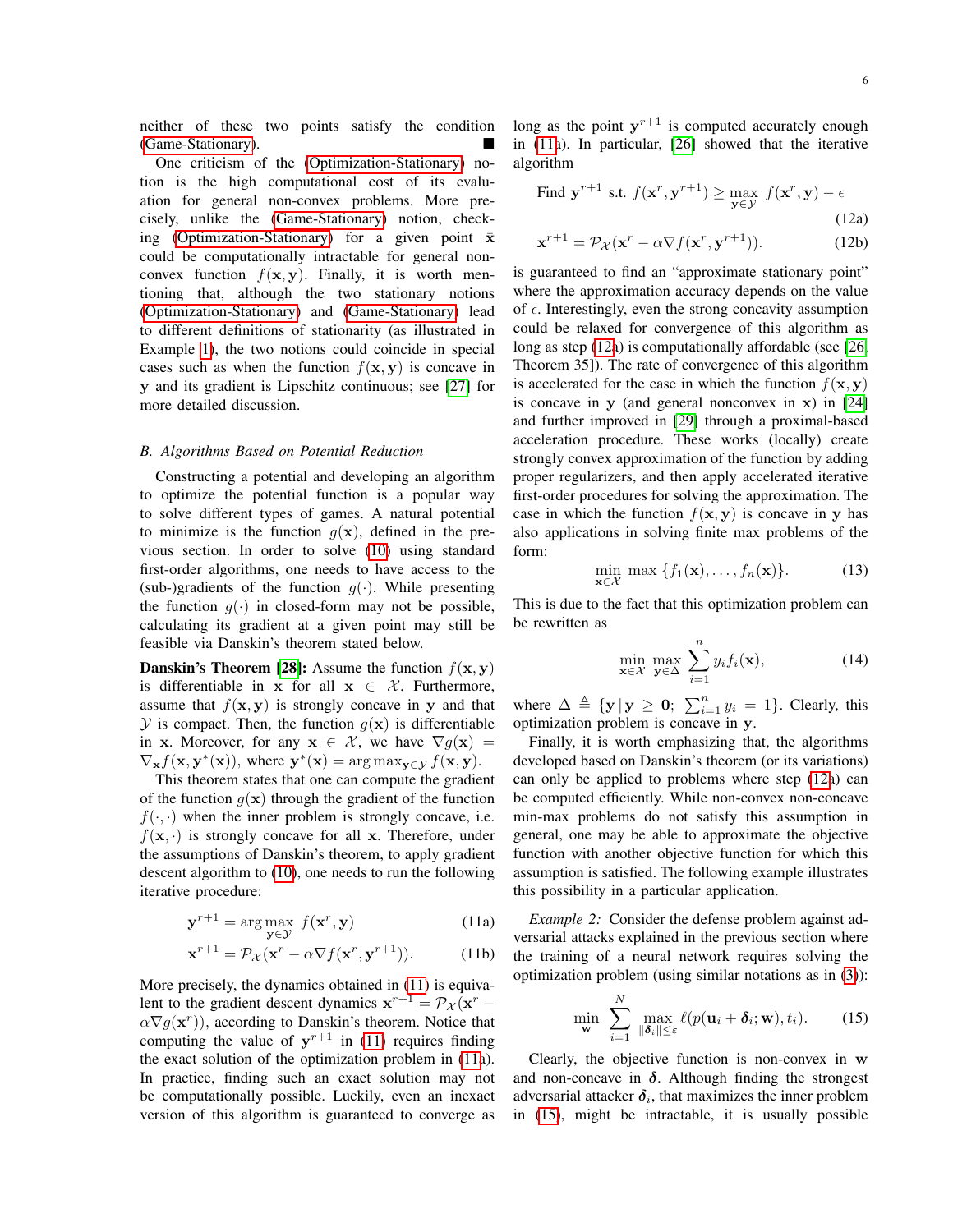<span id="page-6-0"></span>

|                  |                     | A [9]  | <b>B</b> [31] | Proposed [24] |
|------------------|---------------------|--------|---------------|---------------|
| Natural          |                     | 98.58% | 97.21%        | 98.20%        |
| <b>FGSM [17]</b> | $\varepsilon = 0.2$ | 96.09% | 96.19%        | 97.04%        |
|                  | $\varepsilon = 0.3$ | 94.82% | 96.17%        | 96.66%        |
|                  | $\varepsilon = 0.4$ | 89.84% | 96.14%        | 96.23%        |
| <b>PGD</b> [18]  | $\varepsilon = 0.2$ | 94.64% | 95.01%        | 96.00%        |
|                  | $\varepsilon = 0.3$ | 91.41% | 94.36%        | 95.17%        |
|                  | $\varepsilon = 0.4$ | 78.67% | 94.11%        | 94.22%        |

TABLE I: The performance of different defense algorithms for training neural network on MNIST dataset. The first row is the accuracy when no attack is present. The second and the third row show the performance of different defense algorithms under "FGSM" and "PGD" attack, respectively. Different  $\varepsilon$  values show the magnitude of the attack. Different columns show different defense strategies. The defense method A (proposed in [\[9\]](#page-10-5)) and the defense mechanism B (proposed in [\[31\]](#page-11-0)) are compared against the proposed method in [\[24\]](#page-10-20). More details on the experiment can be found in [\[24\]](#page-10-20).

to obtain a finite set of weak attackers. In practice, these attackers could be obtained using heuristics, e.g. projected gradient ascent or its variants [\[24\]](#page-10-20). Thus, [\[24\]](#page-10-20) proposes to approximate the above problem with the following more tractable version:

$$
\min_{\mathbf{w}} \frac{1}{N} \sum_{i=1}^{N} \max \left\{ \ell \left( p(\mathbf{u}_i + \boldsymbol{\delta}_k(\mathbf{u}_i, \mathbf{w}); \mathbf{w}), t_i \right) \right\}_{k=1}^{K},
$$
\n(16)

where  $\{\boldsymbol{\delta}_k(\mathbf{u}_i, \mathbf{w})\}_{k=1}^K$  is a set of K-weak attackers to data point  $u_i$  using the neural network's weight w. Now the maximization is over a finite number of adversaries and hence can be transformed to a concave inner maximization problem using the transformation described in [\(13\)](#page-5-2) and [\(14\)](#page-5-3). The performance of this simple reformulation of the problem is depicted in Table [I.](#page-6-0) As can be seen in this table, the proposed reformulation yields comparable results against state-of-the-art algorithms. In addition, unlike the other two algorithms, the proposed method enjoys theoretical convergence guarantees.

In the optimization problem [\(15\)](#page-5-1), the inner optimization problem is non-concave in  $\delta$ . We approximate this non-concave function with a concave function by generating a finite set of adversarial instances in [\(16\)](#page-6-1) and used the transformation described in [\(13\)](#page-5-2),[\(14\)](#page-5-3) to obtain a concave inner maximization probelm. This technique can be useful in solving other general optimization problems of the form [\(Min-Max\)](#page-0-1) by approximating the inner problem with a finite set of points in the set  $Y$ . Another commonly used technique to approximate the inner maximization in [\(Min-Max\)](#page-0-1) with a concave problem is to add a proper regularizer in  $y$ . This technique has been used in [\[30\]](#page-11-1) to obtain a stable training procedure for generative adversarial networks.

### *C. Algorithms Based on Solving VI*

Another perspective that leads to the development of algorithms is the game theoretic perspective. To present the ideas, first notice that the [\(Game-Stationary\)](#page-4-1) notion defined in the previous section can be summarized as

<span id="page-6-2"></span>
$$
\langle F(\bar{\mathbf{z}}), \mathbf{z} - \bar{\mathbf{z}} \rangle \ge 0, \ \forall \mathbf{z} \in \mathcal{Z}
$$
 (17)

where  $\mathcal{Z} \triangleq \mathcal{X} \times \mathcal{Y}$ ,  $\mathbf{z} = \begin{bmatrix} \mathbf{x} \\ \mathbf{y} \end{bmatrix}$ y , and  $F(\cdot)$  is a mapping induced by the objective function  $f(x, y)$  in [\(Min-Max\)](#page-0-1), defined by

$$
F(\bar{\mathbf{z}}) \triangleq F\left(\left[\begin{array}{c} \bar{\mathbf{x}} \\ \bar{\mathbf{y}} \end{array}\right]\right) = \left[\begin{array}{c} \nabla_{\mathbf{x}} f(\bar{\mathbf{x}}, \bar{\mathbf{y}}) \\ -\nabla_{\mathbf{y}} f(\bar{\mathbf{x}}, \bar{\mathbf{y}}) \end{array}\right].
$$

This way of looking at the min-max optimization problem naturally leads to the design of algorithms that compute the solution of the (Stampacchia) VI [\(17\)](#page-6-2).

When problem [\(Min-Max\)](#page-0-1) is (strongly) convex in x and (strongly) concave in y, the mapping  $F(z)$ is (strongly) monotone<sup>[3](#page-6-3)</sup>, therefore classical methods for solving variational inequalities (VI) such as extragradient can be applied [\[1\]](#page-9-0). However, in the non-convex and/or non-concave setting of interest to this article, the strong monotonicity property no longer holds; and hence the classical algorithms cannot be used in this setting. To overcome this barrier, a natural approach is to approximate the mapping  $F(\cdot)$  with a series of strongly monotone mappings and solve a series of strongly monotone VIs. The work [\[32\]](#page-11-2) builds upon this idea and creates a series of strongly monotone VIs using proximal point algorithm, and proposes an iterative procedure named inexact proximal point (IPP) method, as given below:

<span id="page-6-1"></span>Let 
$$
F_{\mathbf{z}^r}^{\gamma}(\mathbf{z}) = F(\mathbf{z}) + \gamma^{-1}(\mathbf{z} - \mathbf{z}^r)
$$
 (18a)

Let 
$$
\mathbf{z}^{r+1}
$$
 be the (approx) solution of VI  $F_{\mathbf{z}^r}^{\gamma}(\cdot)$ . (18b)

In [\(18\)](#page-6-4),  $\gamma > 0$  is chosen to be small enough so that the mapping  $F_{\mathbf{z}^r}^{\gamma}(\mathbf{z})$  becomes strongly monotone (in  $\mathbf{z}$ ). The strongly monotone mapping  $F_{\mathbf{z}^r}^{\gamma}(\mathbf{z})$  can be solved using another iterative procedure such as extra gradient method, or the iterative procedure

<span id="page-6-5"></span><span id="page-6-4"></span>
$$
\mathbf{z}^{t+1} = \mathcal{P}_{\mathcal{Z}}(\mathbf{z}^t - \beta F(\mathbf{z}^t))
$$
 (19)

where  $\beta$  denotes the stepsize and  $\mathcal{P}_z$  is the projection to the set  $Z$ .

Combining the dynamics in [\(18\)](#page-6-4) with the iterative procedure in [\(19\)](#page-6-5) leads to a natural double-loop algorithm. This double-loop algorithm is not always guaranteed to solve the VI in [\(17\)](#page-6-2). Instead, it has been shown that this double-loop procedure computes a solution z<sup>\*</sup> to the following *Minty VI*:

<span id="page-6-6"></span>
$$
\langle F(\mathbf{z}), \mathbf{z} - \mathbf{z}^* \rangle \ge 0, \ \forall \mathbf{z} \in \mathcal{Z}.
$$
 (20)

<span id="page-6-3"></span><sup>&</sup>lt;sup>3</sup>A strongly monotone mapping  $F(·)$  satisfies the following  $\langle F(\mathbf{z}) F(\mathbf{v}), \mathbf{z} - \mathbf{v} \rangle \ge \sigma \|\mathbf{v} - \mathbf{z}\|^2$ ,  $\forall \mathbf{v}, \mathbf{z} \in \mathcal{Z}$ , for some constant  $\sigma > 0$ . If it satisfies this inequality for  $\sigma = 0$ , we say the VI is monotone.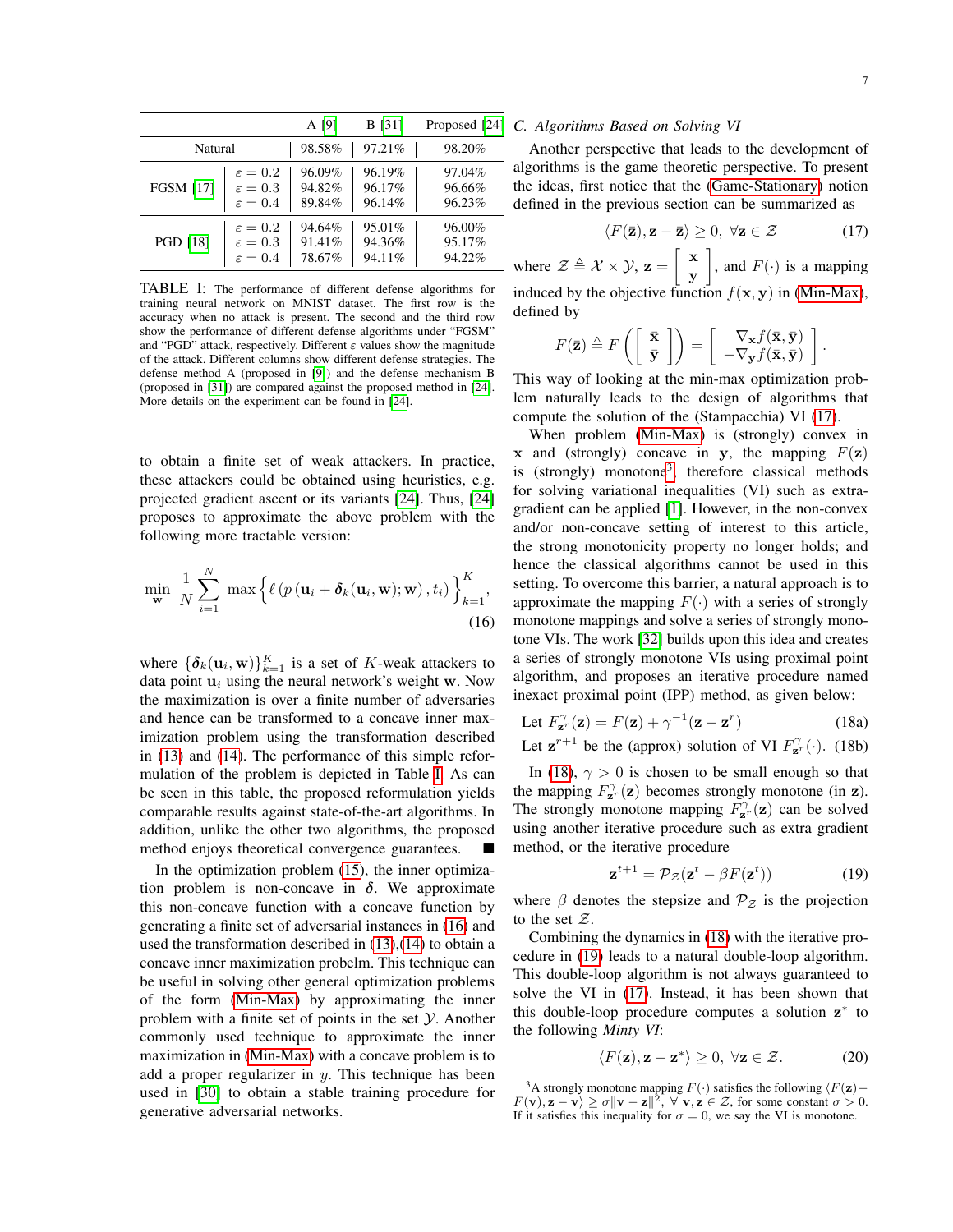Notice that this solution concept is different than the solution  $\bar{z}$  in [\(17\)](#page-6-2) as it has  $F(z)$  instead of  $F(\bar{z})$  in the left hand side. While these two solution concepts are different in general, it is known that if  $Z$  is a convex set, then any  $z^*$  satisfying [\(20\)](#page-6-6) also satisfies [\(17\)](#page-6-2). Furthermore, if  $F(\cdot)$  is monotone (or when  $f(\cdot, \cdot)$ ) is convex in  $x$  and concave in  $y$ ), then any solution to [\(17\)](#page-6-2) is also a solution to [\(20\)](#page-6-6). While such monotonicity requirement can be slightly relaxed to cover a wider range of non-convex problems (see e.g. [\[33\]](#page-11-3)), it is important to note that for generic non-convex, and/or non-convave function  $f(\cdot, \cdot)$ , there may not exist  $z^*$  that satisfies [\(20\)](#page-6-6); see Example [3.](#page-7-0)

<span id="page-7-0"></span>*Example 3:* Consider the following function which is non-convex in  $x$ , but concave in  $y$ :

$$
f(x,y) = x^3 + 2xy - y^2
$$
,  $\mathcal{X} \times \mathcal{Y} = [-1,1] \times [-1,1]$ .

One can verify that there are only two points,  $(0, 0)$  and  $(-1, -1)$  that satisfy [\(17\)](#page-6-2). However, none of the above solutions satisfies [\(20\)](#page-6-6). To see this, one can verify that  $\langle F(z), z - z^* \rangle = -4 < 0$  for  $z = (0, -1)$  and  $z^* =$  $(-1, -1)$  and that  $\langle F(z), z - z^* \rangle = -3 < 0$  for  $z =$  $(-1, 0)$  and  $z^* = (0, 0)$ . Since any  $z^*$  satisfying [\(20\)](#page-6-6) will satisfy [\(17\)](#page-6-2), we conclude that there is no point satisfying [\(20\)](#page-6-6) for this min-max problem.

In conclusion, the VIs [\(17\)](#page-6-2) and [\(20\)](#page-6-6) offer new perspectives to analyze problem [\(Min-Max\)](#page-0-1); but the existing algorithms such as [\(18\)](#page-6-4) cannot deal with many problems covered by the potential based methods discussed in Sec. [IV-B](#page-5-4) (for example when  $f(x, y)$  is non-convex in  $x$  and concave in y or when a point satisfying [\(20\)](#page-6-6) does not exists as we explained in Example [3\)](#page-7-0). Moreover, the VI-based algorithms completely ignore the order of maximization and minimization in [\(Min-Max\)](#page-0-1) and, hence, cannot be applied to problems in which the order of min and max is crucial.

## *D. Algorithms Using Single-Loop Update*

The algorithms discussed in the previous two subsections are all *double loop* algorithms, in which one variable (e.g. y) is updated in a few consecutive iterations before another variable gets updated. In many practical applications, however, *single loop* algorithms which update x and y either alternatingly or simultaneously are preferred. For example, in problem [\(8\)](#page-3-3), the jammer often pretends to be the regular user, so it updates simultaneously with the regular users [\[6\]](#page-10-2). However, it is challenging to design and analyze single loop algorithms for problem [\(Min-Max\)](#page-0-1) — even for the simplest linear problem where  $f(\mathbf{x}, \mathbf{y}) = \langle \mathbf{x}, \mathbf{y} \rangle$ , the single-loop algorithm GDA diverges; see the discussion in Sec. [III.](#page-3-4)

To overcome the above challenges, [\[19\]](#page-10-16) proposes a single loop algorithm called Hybrid Block Successive Approximation (HiBSA), whose iterations are given by

$$
\mathbf{x}^{r+1} = \mathcal{P}_{\mathcal{X}}(\mathbf{x}^r - \beta^r \nabla_{\mathbf{x}} f\left(\mathbf{x}^r, \mathbf{y}^r\right)),\tag{21a}
$$

$$
\mathbf{y}^{r+1} = \mathcal{P}_{\mathcal{Y}}\big((1 + \gamma^r \rho)\mathbf{y}^r + \rho \nabla_{\mathbf{y}} f\left(\mathbf{x}^{r+1}, \mathbf{y}^r\right)\big), \quad (21b)
$$

where  $\beta^r, \rho > 0$  are the step sizes;  $\gamma^r > 0$  is some perturbation parameter. This algorithm can be further generalized to optimize certain approximation functions of x and y, similarly to the successive convex approximation strategies used in min-only problems [\[34\]](#page-11-4), [\[35\]](#page-11-5). The "hybrid" in the name refers to the fact that this algorithm contains both the descent and ascent steps.

The HiBSA iteration is very similar to the GDA algorithm mentioned previously, in which gradient descent and ascent steps are performed alternatingly. The key difference here is that the y update includes an additional term  $\gamma^r \rho y^r$ , so that at each iteration the y update represents a "perturbed" version of the original gradient ascent step. The idea is that after the perturbation, the new iteration  $y^{r+1}$  is "closer" to the old iteration y<sup>r</sup>, so it can avoid the divergent patterns depicted in Fig. [1.](#page-4-0) Intuitively, as long as the perturbation eventually goes to zero, the algorithm will still converge to the desired solutions. Specifically, it is shown in [\[19\]](#page-10-16) that, if  $f(\mathbf{x}, \mathbf{y})$  is strongly concave in y, then one can simply remove the perturbation term (by setting  $\gamma^r = 0$  for all  $r$ ), and the HiBSA will converge to a point satisfying condition [\(Game-Stationary\)](#page-4-1). Further, if  $f(\mathbf{x}, \mathbf{y})$  is only concave in y, then one needs to choose  $\beta^r = \mathcal{O}(1/r^{1/2})$ , and  $\gamma^r = \mathcal{O}(1/r^{1/4})$  to converge to a point satisfying condition [\(Game-Stationary\)](#page-4-1).

*Example 4:* We apply the HiBSA to the power control problem [\(8\)](#page-3-3). It is easy to verify that the jammer's objective is strongly concave over the feasible set.

We compare HiBSA with two classic algorithms: interference pricing [\[36\]](#page-11-6), and the WMMSE [\[37\]](#page-11-7), both of which are designed for power control problem *without* assuming the presence of the jammer. Our problem is tested using the following setting. We construct a network with 10 regular user and a single jammer. The interference channel among the users and the jammer is generated using uncorrelated fading channel model with channel coefficients generated from the complex zeromean Gaussian distribution with unit covariance.

From Fig. [2](#page-8-0) (top), we see that the pricing algorithm monotonically increases the sum rate (as is predicted by theory), while HiBSA behaves differently: after some initial oscillation, the algorithm converges to a value that has lower sum-rate. Further in Fig. [2](#page-8-0) (bottom), we do see that by using the proposed algorithm, the jammer is able to effectively reduce the total sum rate of the system.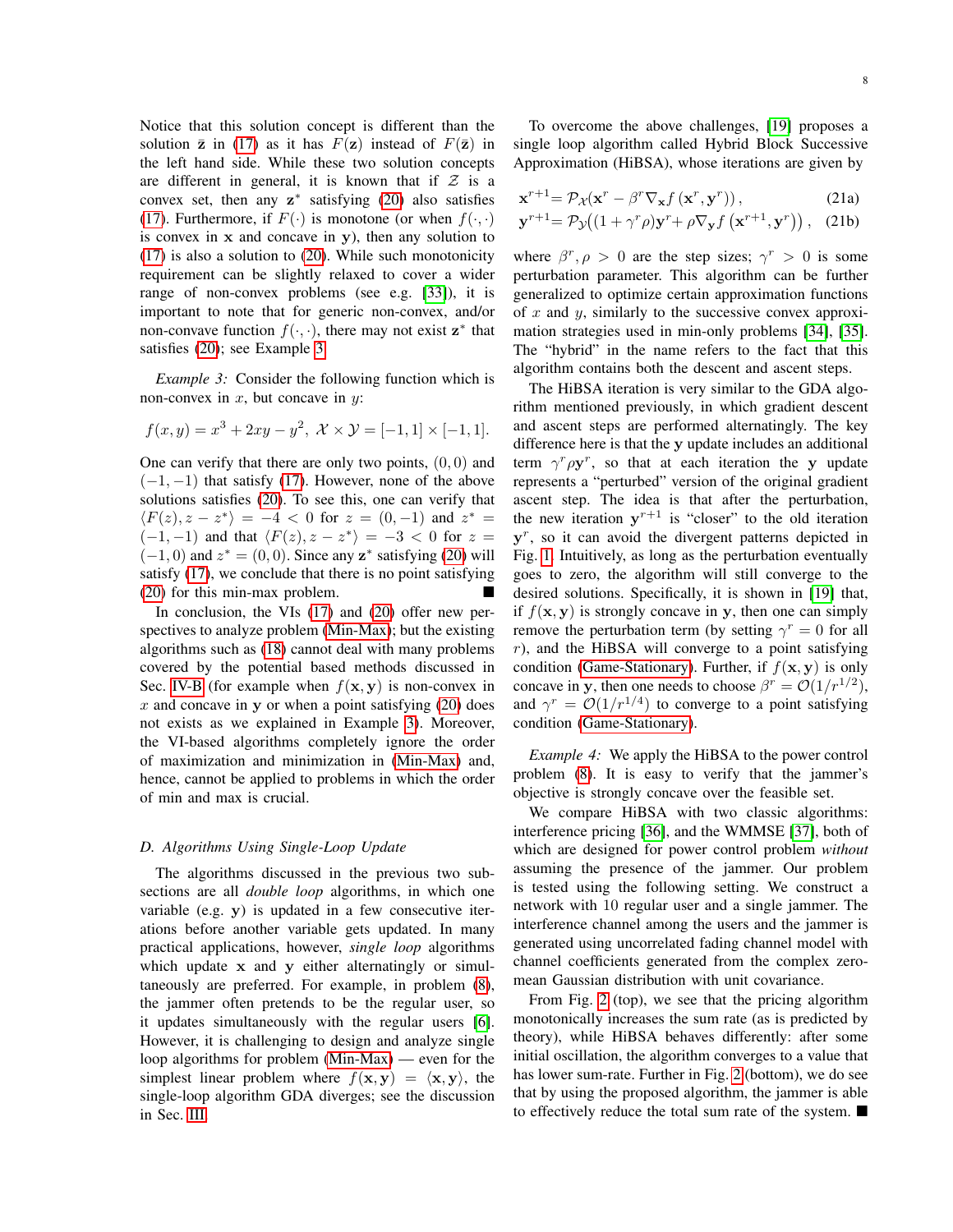<span id="page-8-0"></span>

Fig. 2: The convergence curves and total averaged system performance comparing three algorithms: WMMSE, Interference Pricing and HiBSA. All users' power budget is fixed at  $P = 10^{SNR/10}$ . For test cases without a jammer, we set  $\sigma_k^2 = 1$  for all k. For test cases with a jammer, we set  $\sigma_k^2 = 1/2$  for all k and let the jammer have the rest of the noise power, i.e.,  $p_{0,\text{max}} = N/2$ . Figure taken from [\[19\]](#page-10-16).

### *E. Extension to Zeroth-order Based Algorithms*

Up to now, all the algorithms reviewed require firstorder (gradient) information. In this subsection, we disucss a useful extension when only *zeroth-order* (ZO) information is available. That is, we only have access to the objective values  $f(\mathbf{x}, \mathbf{y})$  at a given point  $(\mathbf{x}, \mathbf{y})$ at every iteration. This type of algorithm is useful, for example, in practical adversarial attack scenario where the attacker only has access to the output of the ML model [\[16\]](#page-10-12).

To design algorithms in the ZO setting, one typically replaces the gradient ∇h(x) with some kind of *gradient estimate*. One popular estimate is given by

$$
\widehat{\nabla}_{\mathbf{x}} h(\mathbf{x}) = \frac{1}{q} \sum_{i=1}^{q} \frac{d[h(\mathbf{x} + \mu \mathbf{u}_i) - h(\mathbf{x})]}{\mu} \mathbf{u}_i,
$$

where  $\{u_i\}_{i=1}^q$  are q *i.i.d.* random direction vectors drawn uniformly from the unit sphere, and  $\mu > 0$  is a smoothing parameter. We note that the ZO gradient estimator involves the random direction sampling w.r.t.  $\mathbf{u}_i$ . It is known that  $\nabla_{\mathbf{x}}h(\mathbf{x})$  provides an unbiased estimate of the gradient of the smoothing function of f rather than the true gradient of  $f$ . Here the smoothing function of f is defined by  $h_{\mu}(\mathbf{x}) = \mathbb{E}_{\mathbf{v}}[h(\mathbf{x} + \mu \mathbf{v})],$ where v follows the uniform distribution over the unit Euclidean ball. Such a gradient estimate is used in [\[16\]](#page-10-12) to develop a ZO algorithm for solving min-max problems.

*Example 5:* To showcase the performance comparison between ZO based and first-order (FO) based algorithm, we consider applying HiBSA and its ZO version to the data poisoning problem [\(3\)](#page-2-0). In particular, let us consider attacking the data set used to train a logistic regression model. We first set the poisoning ratio, i.e., the percentage of the training samples attacked, to 15%. Fig. [3](#page-8-1) (top) demonstrates the testing accuracy (against iterations) of the model learnt from poisoned training data, where the poisoning attack is generated by ZO minmax (where the adversarial only has access to victim model outputs) and FO min-max (where the adversarial has access to details of the victim model). As we can see from Fig. [3,](#page-8-1) the poisoning attack can significantly reduce the testing accuracy compared to the clean model. Further, the ZO min-max yields promising attacking performance comparable to the FO min-max. Additionally, in Fig. [3](#page-8-1) (bottom), we present the testing accuracy of the learned model under different data poisoning ratios. As we can see, only 5% poisoned training data can significantly break the testing accuracy of a well-trained model. The details of this experiment can be found in [\[16\]](#page-10-12).

<span id="page-8-1"></span>

Fig. 3: Empirical performance of ZO/FO-Min-Max in poisoning attacks, where the ZO/FO-Min-Max algorithm refers to HiBSA with either ZO or FO oracle: (top) testing accuracy versus iterations (the shaded region represents variance of 10 random trials), and (bottom) testing accuracy versus data poisoning ratio. Figure taken from [\[16\]](#page-10-12).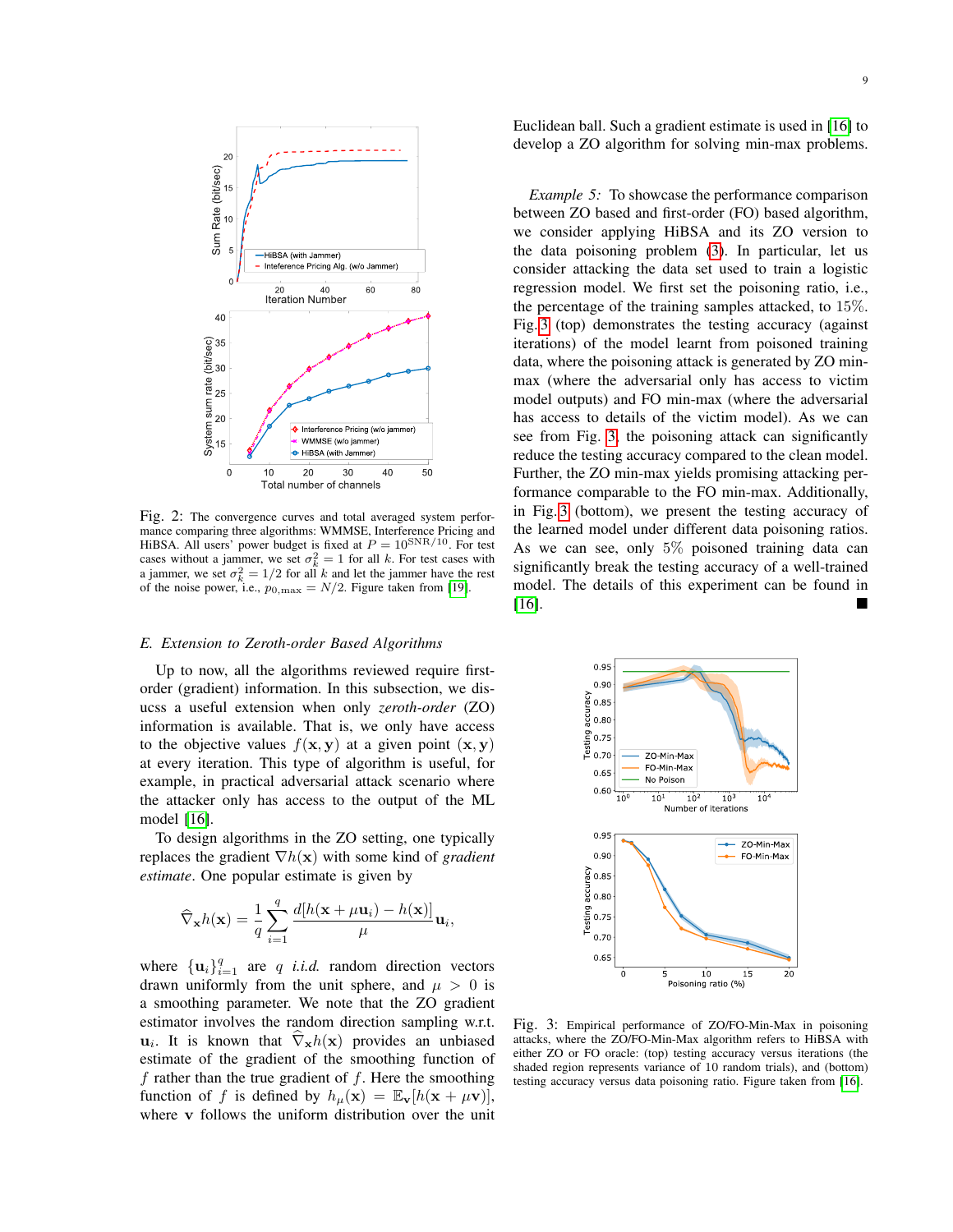## V. CONNECTIONS AMONG ALGORITHMS AND OPTIMALITY CONDITIONS

In this section, we summarize our discussion on various optimality conditions as well as algorithm performance. First, in Fig. [4,](#page-9-1) we describe the relationship between the Minty condition [\(20\)](#page-6-6), the [\(Optimization-Stationary\)](#page-4-3) and [\(Game-Stationary\)](#page-4-1). Second, we compare the properties of different algorithms, such as their convergence conditions and optimality criteria in Table [II.](#page-10-26) Despite the possible equivalence between the optimality conditions, we still keep the column "optimality criteria" because these are the criteria based on which the algorithms are originally designed.

<span id="page-9-1"></span>

Fig. 4: Relations of different optimality conditions

.

## VI. CONCLUSION AND FUTURE RESEARCH DIRECTIONS

Non-convex min-max optimization problems appear in a wide range of applications. Despite the recent developments in solving these problems, the available tool sets and theories are still very limited. In particular, as discussed in section [IV,](#page-3-5) these algorithms require at least one of the two following assumptions:

- i) The objective of one of the two player is easy to optimize. For example, the object function in [\(Min-Max\)](#page-0-1) is concave in y.
- ii) The Minty solutions satisfying [\(20\)](#page-6-6) for the min-max game are the solutions to the Stampchia VI [\(17\)](#page-6-2).

While the first assumption is mostly easy to check, the second assumption might not be easy to verify. Nevertheless, these two conditions do not imply each other. Moreover, there is a wide range of non-convex min-max problem instances that does not satisfy either of these assumptions. For solving those problems, it might be helpful to approximate them with a min-max problem satisfying one of these two assumptions.

As future research directions, a natural first open direction is toward the development of algorithms that

can work under a more relaxed set of assumptions. We emphasize that the class of problems that are provably solvable (to satisfy either [\(Optimization-Stationary\)](#page-4-3) or [\(Game-Stationary\)](#page-4-1)) is still very limited, so it is important to extend solvable problems to a more general set of nonconvex non-concave functions. One possible first step to address this is to start from algorithms that converge to desired solutions when initialized close enough to them, i.e. *local* convergence; for recent developments on this topic see [\[38\]](#page-11-8). Another natural research direction is about the development of the algorithms in the absence of smoothness assumptions. When the objective function of the players are non-smooth but "proximal-gradient friendly", many of the results presented in this review can still be used by simply using proximal gradient instead of gradient [\[39\]](#page-11-9). These scenarios happen, for example, when the objective function of the players is a summation of a smooth function and a convex non-smooth function. Additionally, it is of interest to customize the existing generic non-convex min-max algorithms to practical applications, for example to reinforcement learning [\[40\]](#page-11-10).

One of the main applications of non-convex minmax problems, as mentioned in section [II,](#page-1-1) is to design systems that are robust against uncertain parameters or the existence of adversaries. A major question in these applications is whether one can provide "robustness certificate" after solving the optimization problem. In particular, can we guarantee or measure the robustness level in these applications? The answer to this question is closely tied to the development of algorithms for solving non-convex min-max problems.

Another natural research direction is about the rate of convergence of the developed algorithms. For example, while we know solving min-max problems to [\(Optimization-Stationary\)](#page-4-3) is easy when [\(Min-Max\)](#page-0-1) is concave in y (and possibly non-convex in x), the optimal rate of convergence (using gradient information) is still not known. Moreover, it is natural to ask whether knowing the Hessian or higher order derivatives of the objective function could improve the performance of these algorithms. So far, most of the algorithms developed for non-convex min-max problems rely only on gradient information.

#### **REFERENCES**

- <span id="page-9-0"></span>[1] A. Nemirovski, "Prox-method with rate of convergence  $o(1/t)$ for variational inequalities with lipschitz continuous monotone operators and smooth convex-concave saddle point problems," *SIAM Journal on Optimization*, vol. 15, no. 1, pp. 229–251, 2004.
- [2] A. Juditsky and A. Nemirovski, "Solving variational inequalities with monotone operators on domains given by linear minimization oracles," *Mathematical Programming*, vol. 156, no. 1-2, pp. 221–256, 2016.
- [3] P. Tseng, "On accelerated proximal gradient methods for convexconcave optimization," *submitted to SIAM Journal on Optimization*, vol. 2, p. 3, 2008.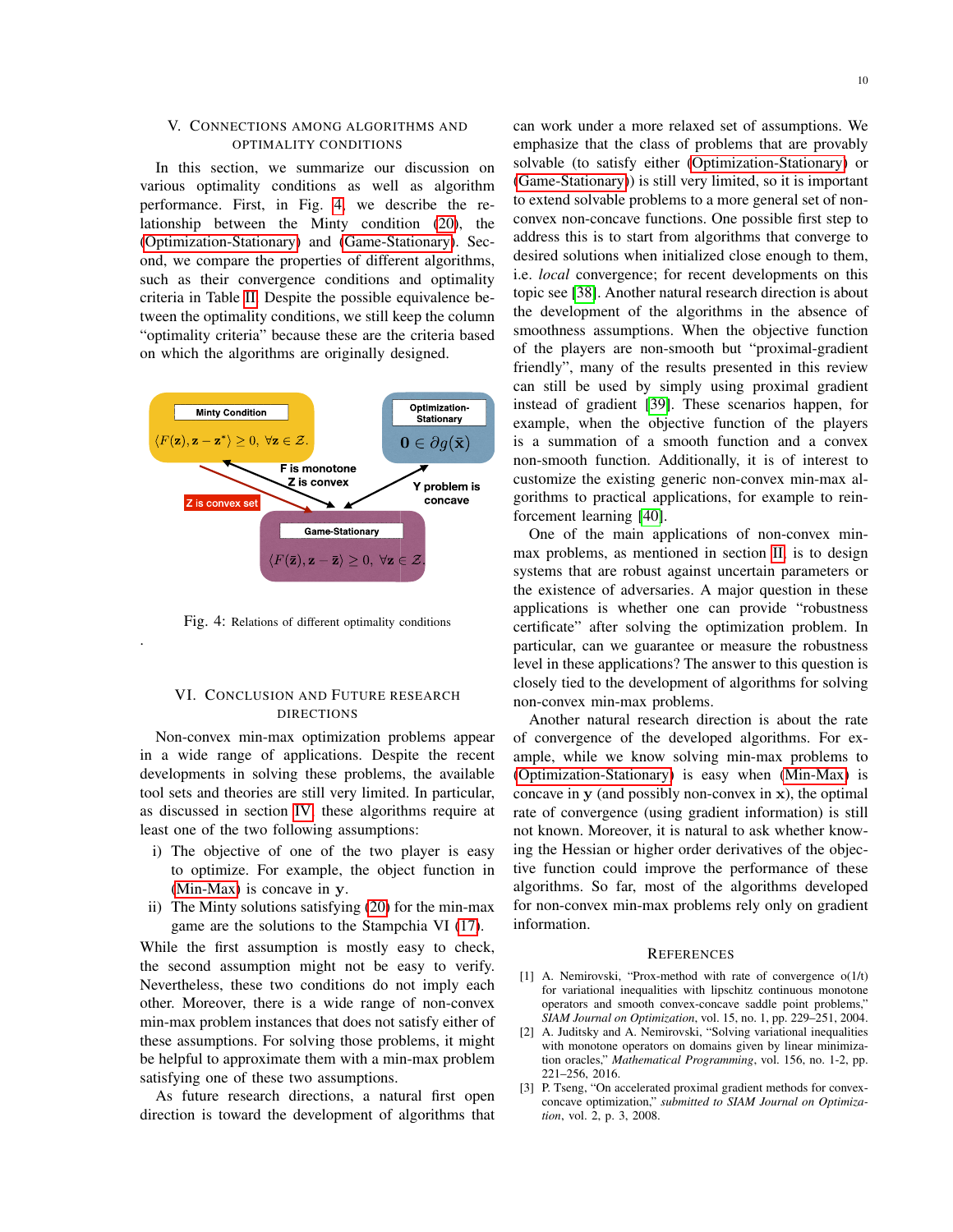<span id="page-10-26"></span>

| <b>Algorithm</b>         | <b>Optimality Criterion</b> | <b>Oracles</b> | <b>Assumptions</b>                                        |                      | <b>Other Comments</b>                               |
|--------------------------|-----------------------------|----------------|-----------------------------------------------------------|----------------------|-----------------------------------------------------|
| Multi-Step GDA [24]      | Game-Stationary             | FO.            | f NC in x, concave in $y$                                 |                      | Det. & DL, $\&$ Acc.                                |
| <i>CDIAG</i> [29]        | Optimization-Stationary     | FO.            | f NC in x, concave in $y$                                 |                      | Det. & TL, & Acc.                                   |
|                          |                             |                |                                                           | f concave in $y$     |                                                     |
| PG-SMD/ PGSVRG [33]      | Optimization-Stationary     | FO.            | $f = \frac{1}{n} \sum_{i=1}^n f_i$<br>$f_i(x, y)$ NC in x | $f_i$ concave in $y$ | St. & D1.                                           |
| <i>IPP</i> for $VI$ [32] | Minty-Condition             | FO.            | $NC$ in $x, y$                                            |                      | Det. $&$ DL.                                        |
| GDA [27]                 | Optimization-Stationary     | FO.            | f NC in x, concave in $y$                                 |                      | Det. $&$ St. $&$ DL<br>$y$ -step has small stepsize |
| <i>HiBSA</i> [19] [16]   | Game-Stationary             | FO & ZO        | f NC in x, concave in $y$                                 |                      | Det. & SL                                           |

TABLE II: Summary of algorithms for the min-max optimization problem [\(Min-Max\)](#page-0-1) along with their convergence guarantees. Note that in the third column, we characterize the type of the oracle used, i.e., FO or ZO. In the last column are other comments about the algorithms, i.e deterministic (Det.) or stochastic (St.), single loop (SL) or double loop (DL) or triple loop (TL), Acceleration (Acc.) or not. Moreover, we use the abbreviations NC for non-convex.

- <span id="page-10-0"></span>[4] Y. Nesterov, "Dual extrapolation and its applications to solving variational inequalities and related problems," *Mathematical Programming*, vol. 109, no. 2-3, pp. 319–344, 2007.
- <span id="page-10-1"></span>[5] Y.-F. Liu, Y.-H. Dai, and Z.-Q. Luo, "Max-min fairness linear transceiver design for a multi-user MIMO interference channel,' in *Proc. of International Conference on Communications*, 2011.
- <span id="page-10-2"></span>[6] R. H. Gohary, Y. Huang, Z.-Q. Luo, and J.-S. Pang, "Generallized iterative water-filling algorithm for distributed power control in the presence of a jammer," *IEEE Transactions On Signal Processing*, vol. 57, no. 7, pp. 2660–2674, 2009.
- <span id="page-10-3"></span>[7] G. B. Giannakis, Q. Ling, G. Mateos, I. D. Schizas, and H. Zhu, "Decentralized learning for wireless communications and networking," in *Splitting Methods in Communication and Imaging*. Springer New York, 2015.
- <span id="page-10-4"></span>[8] A. Nedić, A. Olshevsky, and M. G. Rabbat, "Network topology and communication-computation tradeoffs in decentralized optimization," *Proceedings of the IEEE*, vol. 106, no. 5, pp. 953–976, May 2018.
- <span id="page-10-5"></span>[9] A. Madry, A. Makelov, L. Schmidt, D. Tsipras, and A. Vladu, "Towards deep learning models resistant to adversarial attacks," in *International Conference on Learning Representations*, 2018.
- <span id="page-10-6"></span>[10] I. Goodfellow, J. Pouget-Abadie, M. Mirza, B. Xu, D. Warde-Farley, S. Ozair, A. Courville, and Y. Bengio, "Generative adversarial nets," in *Proc. of Advances in Neural Information Processing systems*, 2014, pp. 2672–2680.
- <span id="page-10-7"></span>[11] M. Arjovsky, S. Chintala, and L. Bottou, "Wasserstein generative adversarial networks," in *Proc. of Interantional Conference on Machine Learning*, 2017.
- <span id="page-10-8"></span>[12] B. H. Zhang, B. Lemoine, and M. Mitchell, "Mitigating unwanted biases with adversarial learning," in *Proceedings of the 2018 AAAI/ACM Conference on AI, Ethics, and Society*. ACM, 2018, pp. 335–340.
- <span id="page-10-9"></span>[13] S. Baharlouei, M. Nouiehed, A. Beirami, and M. Razaviyayn, "Rényi fair inference," in Proc. of International Conference on *Learning Representation*, 2020.
- <span id="page-10-11"></span>[14] D. Xu, S. Yuan, L. Zhang, and X. Wu, "Fairgan: Fairness-aware generative adversarial networks," in *2018 IEEE International Conference on Big Data (Big Data)*. IEEE, 2018, pp. 570–575.
- <span id="page-10-10"></span>[15] D. Madras, E. Creager, T. Pitassi, and R. S. Zemel, "Learning adversarially fair and transferable representations," in *Proc. of International Conference on Machine Learning*, 2018, pp. 3381– 3390.
- <span id="page-10-12"></span>[16] S. Liu, S. Lu, X. Chen, Y. Feng, K. Xu, A. Al-Dujaili, M. Hong, and U.-M. Obelilly, "Min-max optimization without gradients: convergence and applications to black-box evasion and poison-

ing attacks," in *Proc. of International Conference on Machine Learning*, 2020.

- <span id="page-10-13"></span>[17] I. J. Goodfellow, J. Shlens, and C. Szegedy, "Explaining and harnessing adversarial examples," in *Proc. of International Conference on Learning Representations*, 2015.
- <span id="page-10-14"></span>[18] A. Kurakin, I. Goodfellow, and S. Bengio, "Adversarial machine learning at scale," in *Proc. of International Conference on Learning Representations*, 2017.
- <span id="page-10-16"></span>[19] S. Lu, I. Tsaknakis, M. Hong, and Y. Chen, "Hybrid block successive approximation for one-sided non-convex min-max problems: algorithms and applications," *IEEE Transactions on Signal Processing*, 2020, accepted for publication.
- <span id="page-10-15"></span>[20] T. Chang, M. Hong, H. Wai, X. Zhang, and S. Lu, "Distributed learning in the nonconvex world: From batch data to streaming and beyond," *IEEE Signal Processing Magazine*, vol. 37, no. 3, pp. 26–38, 2020.
- <span id="page-10-17"></span>[21] Y. Nesterov, *Introductory lectures on convex optimization: A basic course*. Springer Science & Business Media, 2013, vol. 87.
- <span id="page-10-18"></span>[22] K. G. Murty and S. N. Kabadi, "Some NP-complete problems in quadratic and nonlinear programming," *Mathematical Programming*, vol. 39, no. 2, pp. 117–129, Jun 1987. [Online]. Available:<http://dx.doi.org/10.1007/BF02592948>
- <span id="page-10-19"></span>[23] J.-S. Pang and G. Scutari, "Nonconvex games with side constraints," *SIAM Journal on Optimization*, vol. 21, no. 4, pp. 1491– 1522, 2011.
- <span id="page-10-20"></span>[24] M. Nouiehed, M. Sanjabi, T. Huang, J. D. Lee, and M. Razaviyayn, "Solving a class of non-convex min-max games using iterative first order methods," in *Advances in Neural Information Processing Systems 32*, 2019, pp. 14 905–14 916.
- <span id="page-10-21"></span>[25] J.-S. Pang and M. Razaviyayn, "A unified distributed algorithm for non-cooperative games," *Big Data over Networks*, p. 101, 2016.
- <span id="page-10-22"></span>[26] C. Jin, P. Netrapalli, and M. I. Jordan, "What is local optimality in nonconvex-nonconcave minimax optimization?" in *Proc. of Interantional Conference on Machine Learning*, 2020.
- <span id="page-10-23"></span>[27] T. Lin, C. Jin, and M. I. Jordan, "On gradient descent ascent for nonconvex-concave minimax problems," in *Proc. of International Conference on Machine Learning*, 2020.
- <span id="page-10-24"></span>[28] J. M. Danskin, "The theory of max-min, with applications," *SIAM Journal on Applied Mathematics*, vol. 14, no. 4, pp. 641–664, 1966.
- <span id="page-10-25"></span>[29] K. K. Thekumparampil, P. Jain, P. Netrapalli, and S. Oh, "Efficient algorithms for smooth minimax optimization," in *Advances in Neural Information Processing Systems 32*, 2019, pp. 12 659– 12 670.